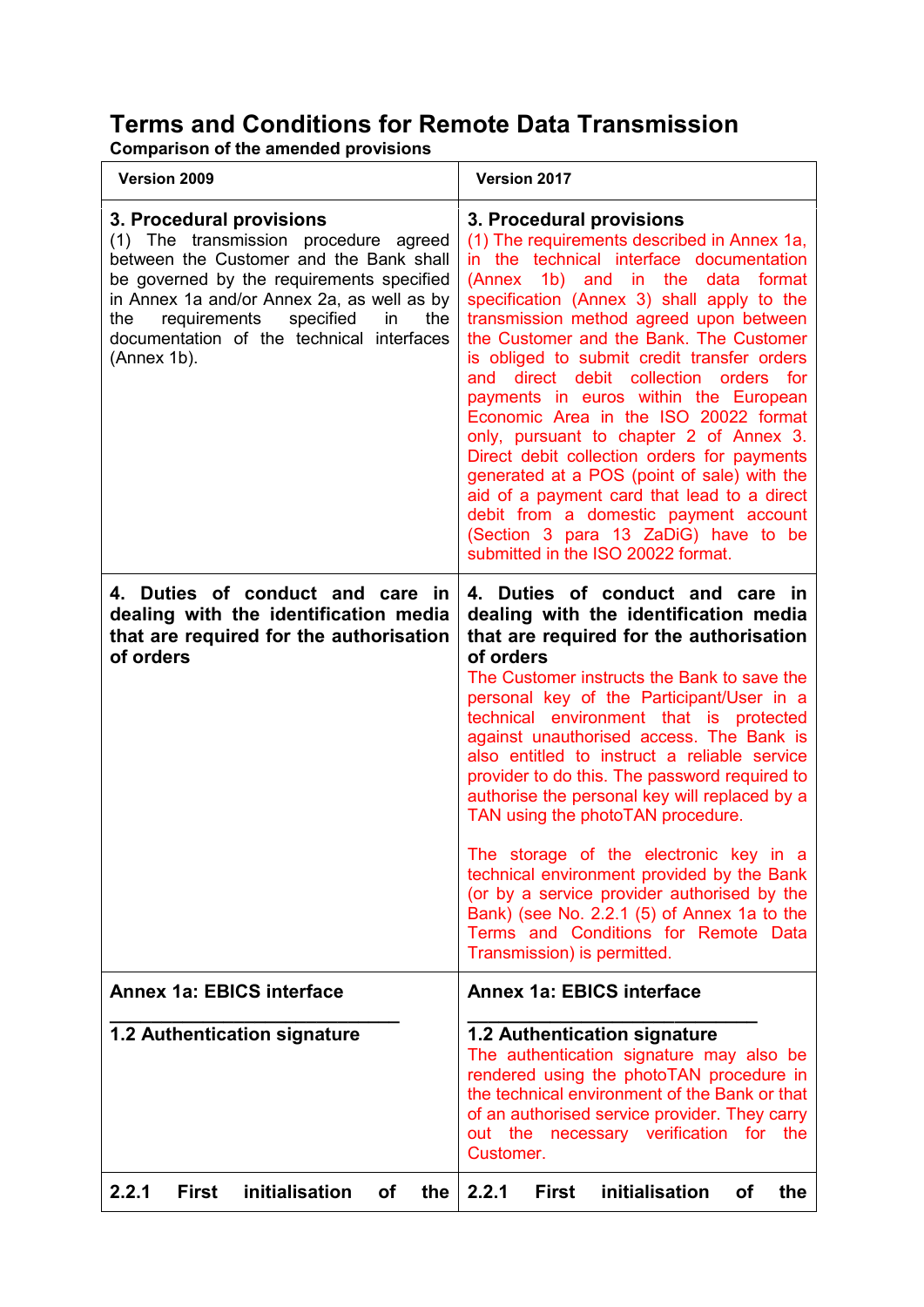| <b>Subscriber keys</b>                                                                                                                                                                                                                                                                  | <b>Subscriber keys</b><br>photoTAN may be used by the<br>The<br>Participant instead of a password if the<br>security medium of the Subscriber is saved<br>by the Bank in a technical environment that<br>is protected against unauthorised access.                                                                                                                                                                                                                              |
|-----------------------------------------------------------------------------------------------------------------------------------------------------------------------------------------------------------------------------------------------------------------------------------------|---------------------------------------------------------------------------------------------------------------------------------------------------------------------------------------------------------------------------------------------------------------------------------------------------------------------------------------------------------------------------------------------------------------------------------------------------------------------------------|
|                                                                                                                                                                                                                                                                                         | 2.2.2 Migration from FTAM to EBICS<br>If the Subscriber has already received a<br>valid banking key that has been activated by<br>the credit institution under a previously<br>existing access to remote data transmission<br>for FTAM, the banking keys may be retained<br>in the course of a separately agreed<br>migration from FTAM to EBICS, provided<br>that they correspond at least to Version<br>A004 and retention has been agreed to with<br>the credit institution. |
|                                                                                                                                                                                                                                                                                         | this event, the public keys<br>for<br>In in<br>authentication and encryption<br>will<br>be<br>transmitted to the credit institution via the<br>order types intended for this purpose. These<br>messages must be signed with the key for<br>the bank-technical ESs. The separate<br>transmission of a signed initialisation letter<br>may be omitted.                                                                                                                            |
| 3. Transmitting orders to the Bank                                                                                                                                                                                                                                                      | 3. Transmitting Placing orders to with<br>the Bank<br>The authorisation of orders may also be<br>granted by entering the photoTAN shown on<br>the mobile or a reading device and the<br>electronic signature will be subsequently<br>generated in the secure technical<br>environment.                                                                                                                                                                                          |
| 3.1 Transmitting orders by means of a<br>distributed electronic signature (DES)                                                                                                                                                                                                         | 3.1 Transmitting Placing orders by<br>means of a-the distributed electronic<br>signature ( <b>DESVEU</b> )<br>In the case of a distributed electronic<br>signature, the approval and thus the<br>authorisation by means of the second<br>banking signature may take place by using<br>the photoTAN or by authorising an order<br>using the app provided by the Bank.                                                                                                            |
| Annex 2. Data transmission during<br>format changes<br>If the Bank is not unable to execute a<br>customer order for a credit transfer placed<br>on a paperless basis in the format "SEPA<br>Credit Transfer" because the beneficiary's<br>credit institution designated by the Customer | Annex 2. Not currently in use                                                                                                                                                                                                                                                                                                                                                                                                                                                   |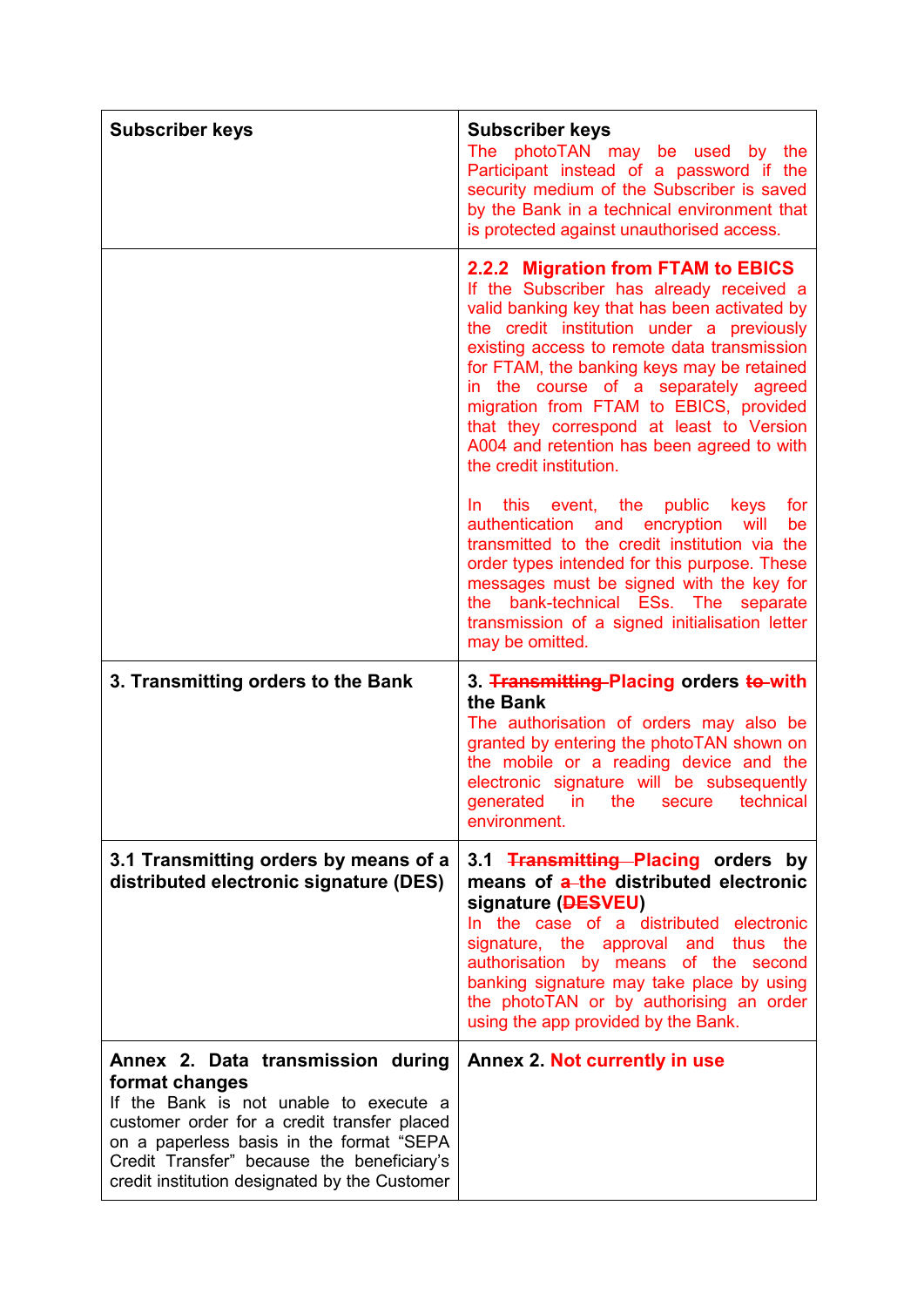does not yet provide this format, the Bank will execute the credit transfer in a format supported by the beneficiary's credit institution.

The following lists shall only be applicable if the "Translation Rules MX pacs. 008.001.01 to MT 103" of June 2007 are used.

1. When changing the format, the following data elements cannot be transmitted:

- Different beneficiary (Payment Information » Credit Transfer Transaction Information » Ultimate Creditor)
- Different remitter (Payment Information » Ultimate Debtor and Payment Information » Credit Transfer Transaction Information » Ultimate Debtor)
- Identification of the beneficiary (Payment Information » Credit Transfer Transaction Information » Creditor » Identification)
- Identification of the remitter (Payment Information » Debtor» Identification)

2. When changing the format, the following data elements can only be transmitted in part:

- Address of the beneficiary [the first 66 of the 140 originally possible characters will be transmitted] (Payment Information » Credit Transfer Transaction Information » Creditor » Postal Address)
- Address of the remitter [the first 66 of the 140 originally possible characters will be transmitted] (Payment<br>Information » Debtor » Postal Information » Debtor Address)
- Name of the beneficiary [the first 66 of the 70 originally possible characters will be transmitted] (Payment Information » Credit Transfer Transaction Information » Creditor» Name)
- Name of the remitter [the first 66 of the 70 originally possible characters will be transmitted] (Payment Information » Debtor » Name)
- Reason for payment [customer reference and reason for payment